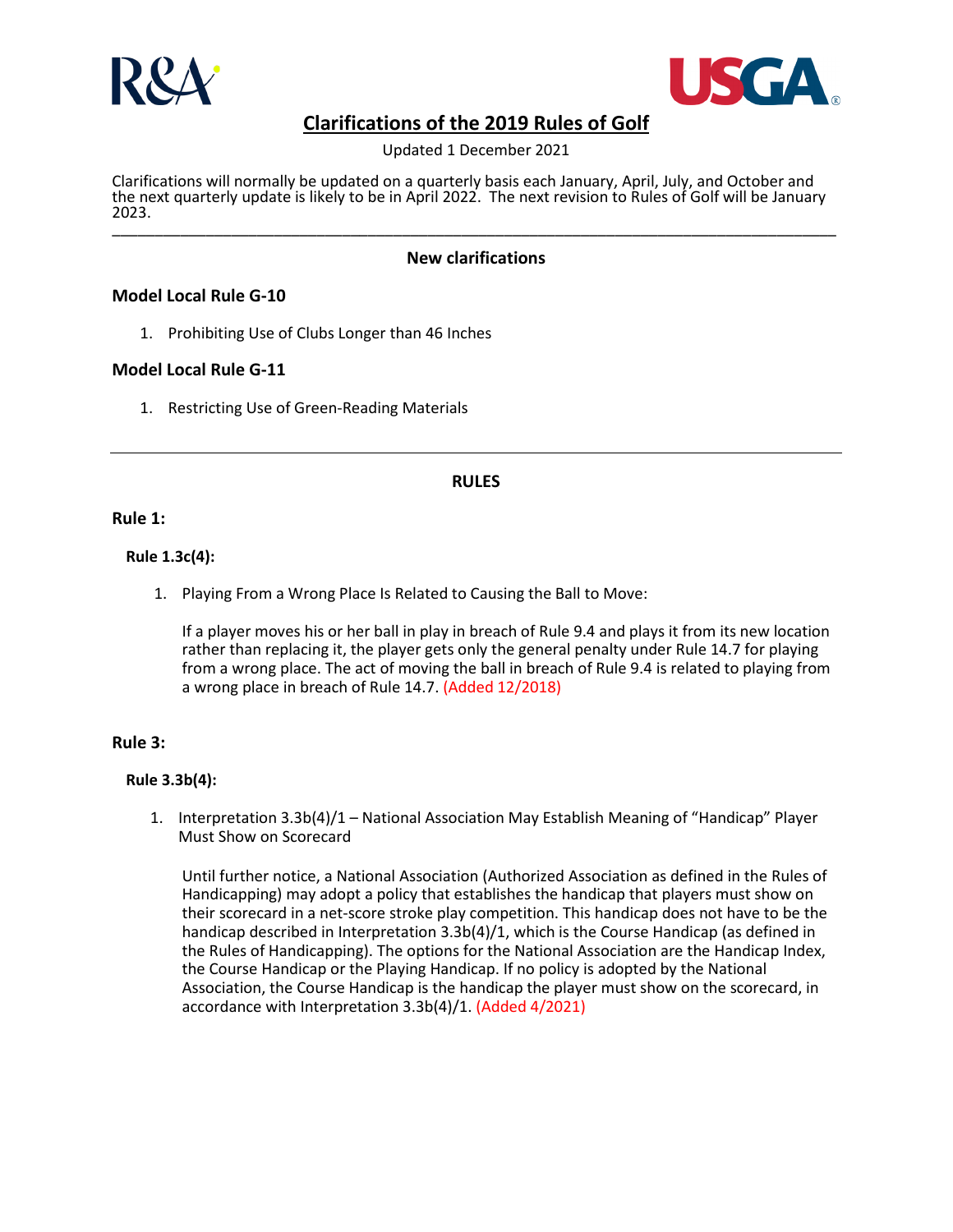



Updated 1 December 2021

Clarifications will normally be updated on a quarterly basis each January, April, July, and October and the next quarterly update is likely to be in April 2022. The next revision to Rules of Golf will be January<br>2023. 2023. \_\_\_\_\_\_\_\_\_\_\_\_\_\_\_\_\_\_\_\_\_\_\_\_\_\_\_\_\_\_\_\_\_\_\_\_\_\_\_\_\_\_\_\_\_\_\_\_\_\_\_\_\_\_\_\_\_\_\_\_\_\_\_\_\_\_\_\_\_\_\_\_\_\_\_\_\_\_\_\_\_\_\_\_\_

2. Interpretation 3.3b(4)/2 – Player May be Exempt From Penalty When Committee Provides a Scorecard With an Incorrect Handicap

Until further notice, a National Association (Authorized Association as defined in the Rules of Handicapping) may adopt a policy that alters the provisions in Interpretation 3.3b(4)/2. With such a policy in place, it means that if a Committee provides a player with a scorecard containing the incorrect handicap and the error is not corrected before the player returns the scorecard, this will be treated as an administrative mistake by the Committee. This means that the player is not penalized if the incorrect handicap on the returned scorecard is the handicap provided by the Committee. There is no time limit for correcting the mistake. (Added 4/2021)

## **Rule 4:**

## **Rule 4.1b(3)**

See the Committee Procedures section at end of this document for MLR G-9 Replacement of Broken or Significantly Damaged Clubs

### **Rule 4.1c:**

1. Club Taken Out of Play Must Not Be Used During That Round:

If an extra club was taken out of play before a round and carried during the round, or a club was taken out of play during the round, it must not be used for the remainder of that round. This includes a situation where a player is allowed to replace a club, and is an additional restriction in Rule 4.1b(4). (Added 12/2018)

## **Rule 4.3a:**

1. Interpretation 4.3a/1 – Limitations on Using Green-Reading Materials

## Purpose of Interpretation:

Rule 4.3 limits the use of equipment and devices that might help a player in his or her play, based on the principle that golf is a challenging game in which success should depend on the judgment, skills and abilities of the player. This interpretation of Rule 4.3 limits the size and scale of detailed putting green maps and any similar electronic or digital materials that a player may use during a round to help with reading his or her line of play on the putting green so that a player's ability to read a green remains an essential part of the skill of putting.

#### Putting Green Maps

The player is allowed to use a putting green map or other putting green information, except that: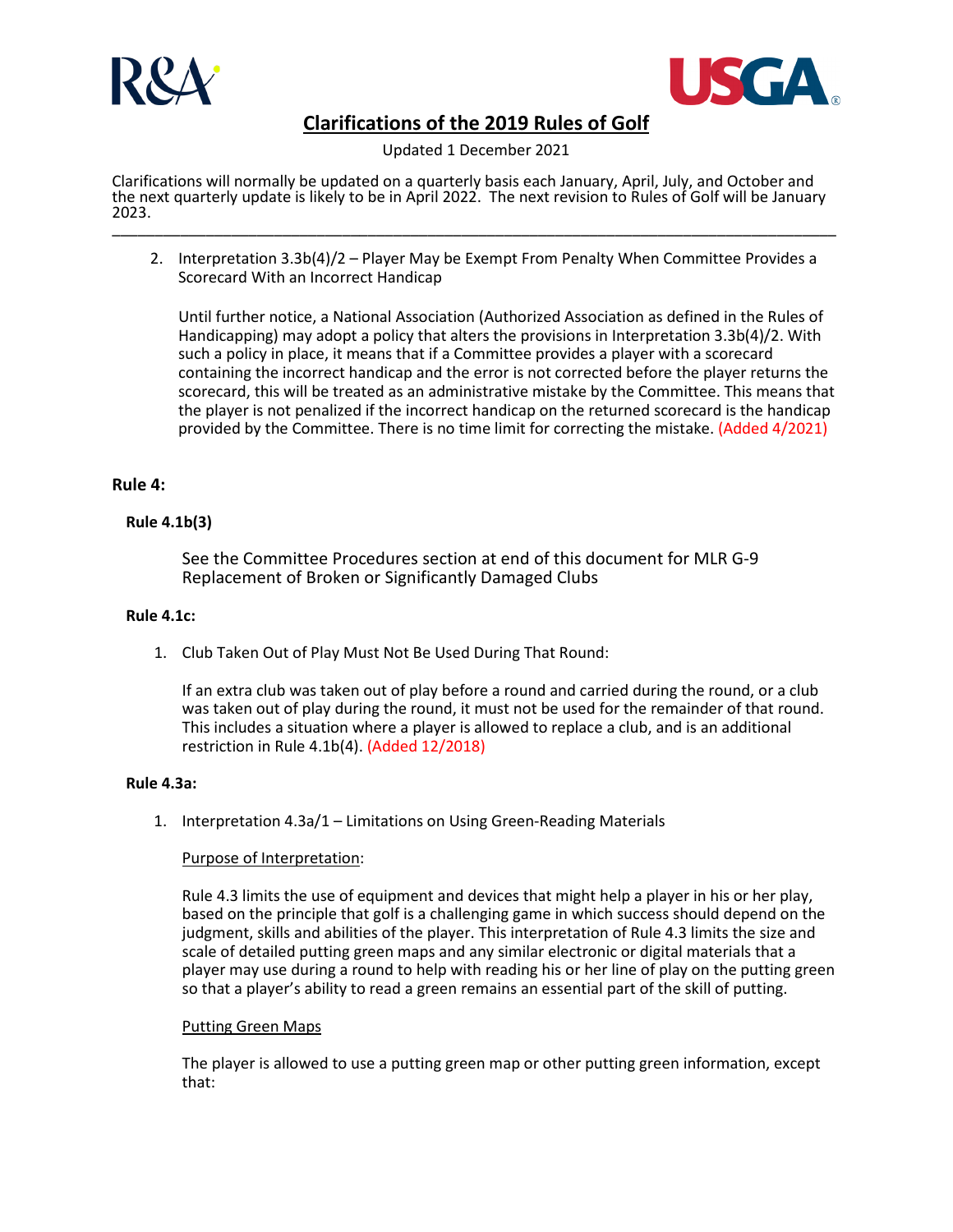



#### Updated 1 December 2021

Clarifications will normally be updated on a quarterly basis each January, April, July, and October and the next quarterly update is likely to be in April 2022. The next revision to Rules of Golf will be January<br>2023. 2023. \_\_\_\_\_\_\_\_\_\_\_\_\_\_\_\_\_\_\_\_\_\_\_\_\_\_\_\_\_\_\_\_\_\_\_\_\_\_\_\_\_\_\_\_\_\_\_\_\_\_\_\_\_\_\_\_\_\_\_\_\_\_\_\_\_\_\_\_\_\_\_\_\_\_\_\_\_\_\_\_\_\_\_\_\_

- Any image of a putting green must be limited to a scale of 3/8 inch to 5 yards (1:480) or smaller (the "scale limit");
- Any book or other paper containing a map or image of a putting green must not be larger than 4  $\frac{1}{4}$  inches x 7 inches (the "size limit"), although a "hole location sheet" that displays 9 or more holes on a single sheet of paper may be larger, provided that any image of a single putting green meets the scale limit;
- No magnification of putting green information is allowed other than a player's normal wearing of prescription glasses or lenses;
- Hand drawn or written information about a putting green is only allowed if contained in a book or paper meeting the size limit and written by the player and/or his or her caddie.

### Electronic or Digital Putting Green Maps

In electronic or digital form, any image of a putting green must meet the above scale and size limits. Even when an electronic or digital putting green map meets the above limits, the player is still in breach of Rule 4.3 if the player uses any device in a manner not consistent with the purpose of these limits, such as by:

- Increasing the size of the green's representation beyond the scale or size limits;
- Producing a recommended line of play based on the location (or estimated location) of the player's ball (see Rule 4.3a(1)). (Interpretation Introduced in November 2018 and added to clarifications on 7/2019)

Frequently Asked Questions: To view a document detailing frequently asked questions in relation to Green Reading Materials, clic[k here](https://www.randa.org/%7E/media/rules-modernization/resources-center/files/grm-faqs-june-2019.ashx) (last updated June 2019).

2. When Use of Alignment Device Results in Breach

If a player places an "alignment device" (see [Definition in Equipment Rules](https://www.randa.org/en/rules-of-equipment/2019/rules/equipment-rules/part-6-devices-and-other-equipment#67-definition-of-alignment-device-and-treatment-of-ball-markers) to see when a ballmarker meets this Definition) to show the line of play and then orients his or her ball based on the direction of that alignment device, the player is in breach of Rule 4.3a.

For example, a player's ball comes to rest on the putting green and the player marks the spot of his or her ball with an "alignment device." When doing so, the alignment device is placed to show the line of play. If the player then lifts and replaces his or her ball (which includes rotating it) so that a marking on the ball is lined up with the alignment device, the player is in breach of Rule 4.3a. (Added 1/2020)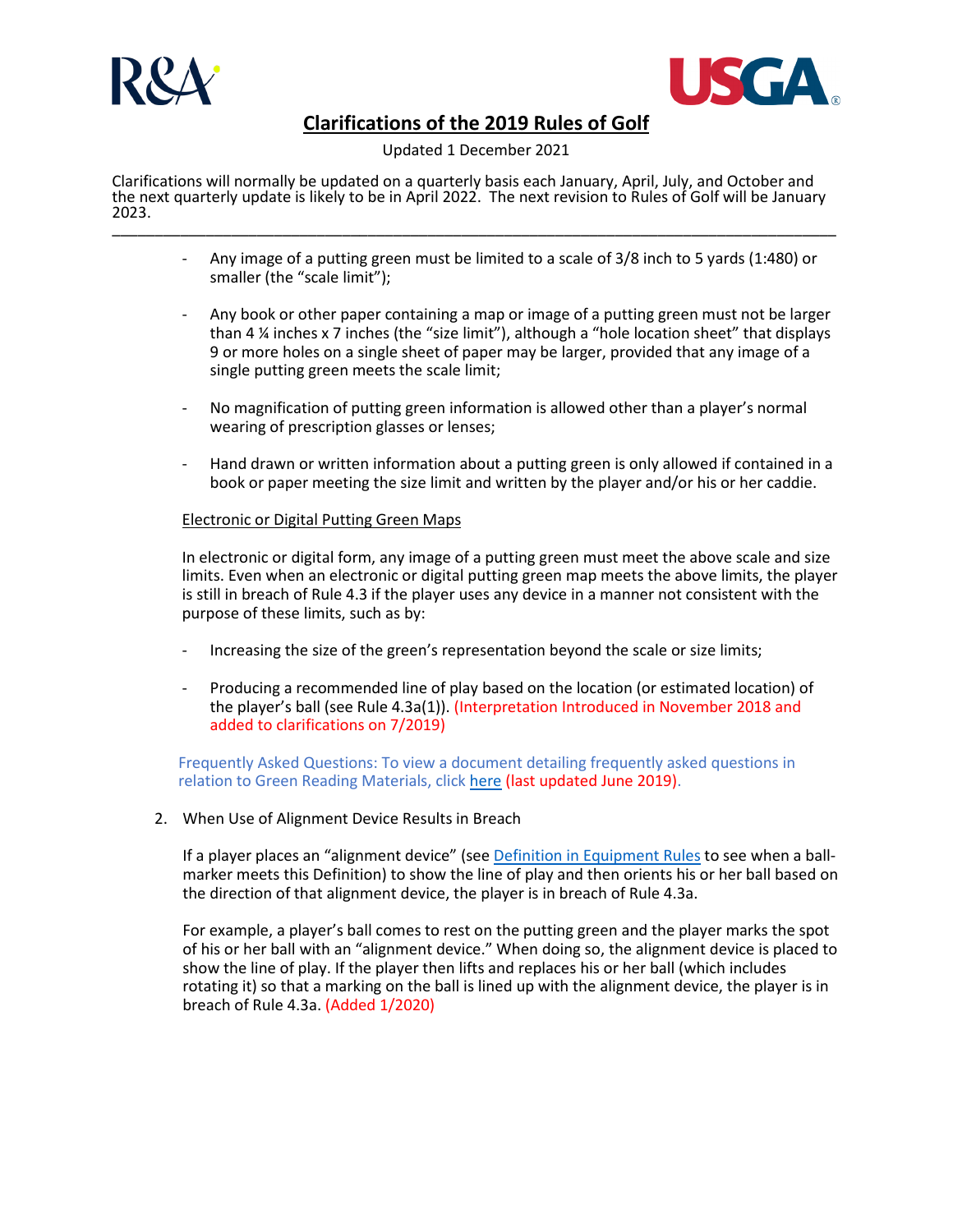



Updated 1 December 2021

Clarifications will normally be updated on a quarterly basis each January, April, July, and October and the next quarterly update is likely to be in April 2022. The next revision to Rules of Golf will be January<br>2023. 2023. \_\_\_\_\_\_\_\_\_\_\_\_\_\_\_\_\_\_\_\_\_\_\_\_\_\_\_\_\_\_\_\_\_\_\_\_\_\_\_\_\_\_\_\_\_\_\_\_\_\_\_\_\_\_\_\_\_\_\_\_\_\_\_\_\_\_\_\_\_\_\_\_\_\_\_\_\_\_\_\_\_\_\_\_\_

### **Rule 5:**

### **Rule 5.2:**

1. First Breach Happens When First Stroke Made:

The penalty for the first breach of Rule 5.2 applies when a player commits a single act (such as making a stroke). The disqualification penalty for the second breach applies when that player commits any subsequent act that is not allowed (such as rolling a ball or making another stroke). These are not treated as related acts under Rule 1.3c(4). (Added 12/2018)

### **Rule 10:**

#### **Rule 10.2b(4):**

1. Meaning of "Begins Taking a Stance for the Stroke":

Rule 10.2b(4) does not allow a player to have his or her caddie deliberately stand on or close to an extension of the line of play behind the ball for any reason when the player begins taking a stance for the stroke. Reference to "the stroke" means the stroke that is actually made.

The player begins to take the stance for the stroke that is actually made when he or she has at least one foot in position for that stance.

If a player backs away from the stance, he or she has not taken a stance for the stroke that is actually made, and the second bullet point in Rule 10.2b(4) does not apply.

Therefore, if a player takes a stance when the caddie is deliberately standing on or close to an extension of the line of play behind the ball, there is no penalty under Rule 10.2b(4) if the player backs away from the stance and does not begin to take a stance for the stroke that is actually made until after the caddie has moved out of that location. This applies anywhere on the course.

Backing away means that the player's feet or body are no longer in a position where helpful guidance on aiming at the intended target line could be given. (Added 2/2019)

2. Examples of Caddie Not Deliberately Standing Behind Ball When Player Begins Taking Stance for Stroke

Rule 10.2b(4) does not allow a player to have his or her caddie deliberately stand on or close to an extension of the line of play behind the ball for any reason when the player begins taking a stance for the stroke.

The use of the term "deliberately" requires the caddie to be aware that (1) the player is beginning to take a stance for the stroke to be played, and (2) he or she is standing on or close to an extension of the line of play behind the ball.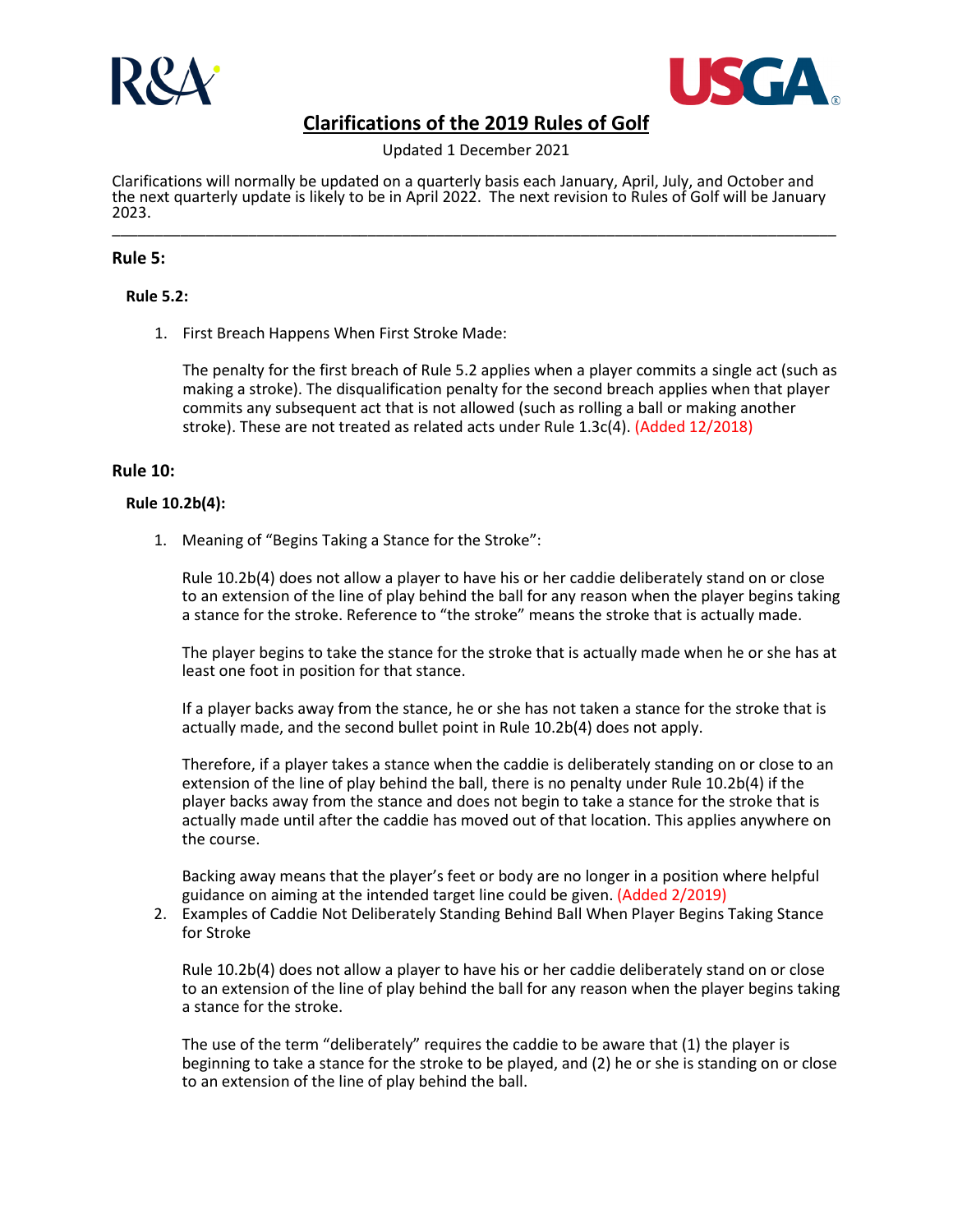



Updated 1 December 2021

Clarifications will normally be updated on a quarterly basis each January, April, July, and October and the next quarterly update is likely to be in April 2022. The next revision to Rules of Golf will be January<br>2023. 2023. \_\_\_\_\_\_\_\_\_\_\_\_\_\_\_\_\_\_\_\_\_\_\_\_\_\_\_\_\_\_\_\_\_\_\_\_\_\_\_\_\_\_\_\_\_\_\_\_\_\_\_\_\_\_\_\_\_\_\_\_\_\_\_\_\_\_\_\_\_\_\_\_\_\_\_\_\_\_\_\_\_\_\_\_\_

If the caddie is unaware of either of these two things, the caddie's action is not deliberate and Rule 10.2b(4) does not apply.

Examples of when a caddie's action is not considered to be deliberate include when:

- The caddie is raking a bunker or taking some similar action to care for the course and is not aware that he or she is doing so on or close to an extension of the line of play behind the ball.
- The player makes a stroke and the ball comes to rest near the hole and the player walks up and taps the ball into the hole while the caddie is unaware he or she is standing on or close to an extension of the line of play behind the ball.
- The caddie is standing on an extension of the line of play behind the ball but, when the player moves in to begin taking a stance, the caddie is facing away from the player or looking in a different direction and is unaware the player has begun to take his or her stance.
- The caddie is engaged in a task (such as obtaining a yardage) and is unaware that the player has begun to take the stance.

But, in the examples given above, when the caddie becomes aware that the player has already begun to take a stance for the stroke to be played and he or she is standing on or close to an extension of the line of play behind the ball, the caddie needs to make every effort to move out of the way.

Common acts that caddies take unrelated to the player setting up to the ball, such as checking to see if a player's club will hit a tree, whether the player has interference from a cart path or holding an umbrella over a player's head before the stroke, are not treated as deliberate actions under Rule 10.2b(4). After helping the player with such an act, there is no penalty so long as the caddie moves away before the stroke is made.

If either the player or caddie is attempting to circumvent the primary purpose of Rule 10.2b(4), which is to ensure that aiming at the intended target is a challenge that the player must overcome alone, the caddie's actions are treated as being deliberate. (Added 2/2019)

3. Alignment Help Before Player Has Begun Taking Stance for Stroke:

Interpretation 10.2b(4)/1 explains that the primary purpose of Rule 10.2b(4) is to ensure that aiming at the intended target is a challenge that the player must overcome alone.

In a situation where a player has not yet begun to take his or her stance for the stroke but:

- the player's feet or body are close to a position where useful guidance on aiming could be given and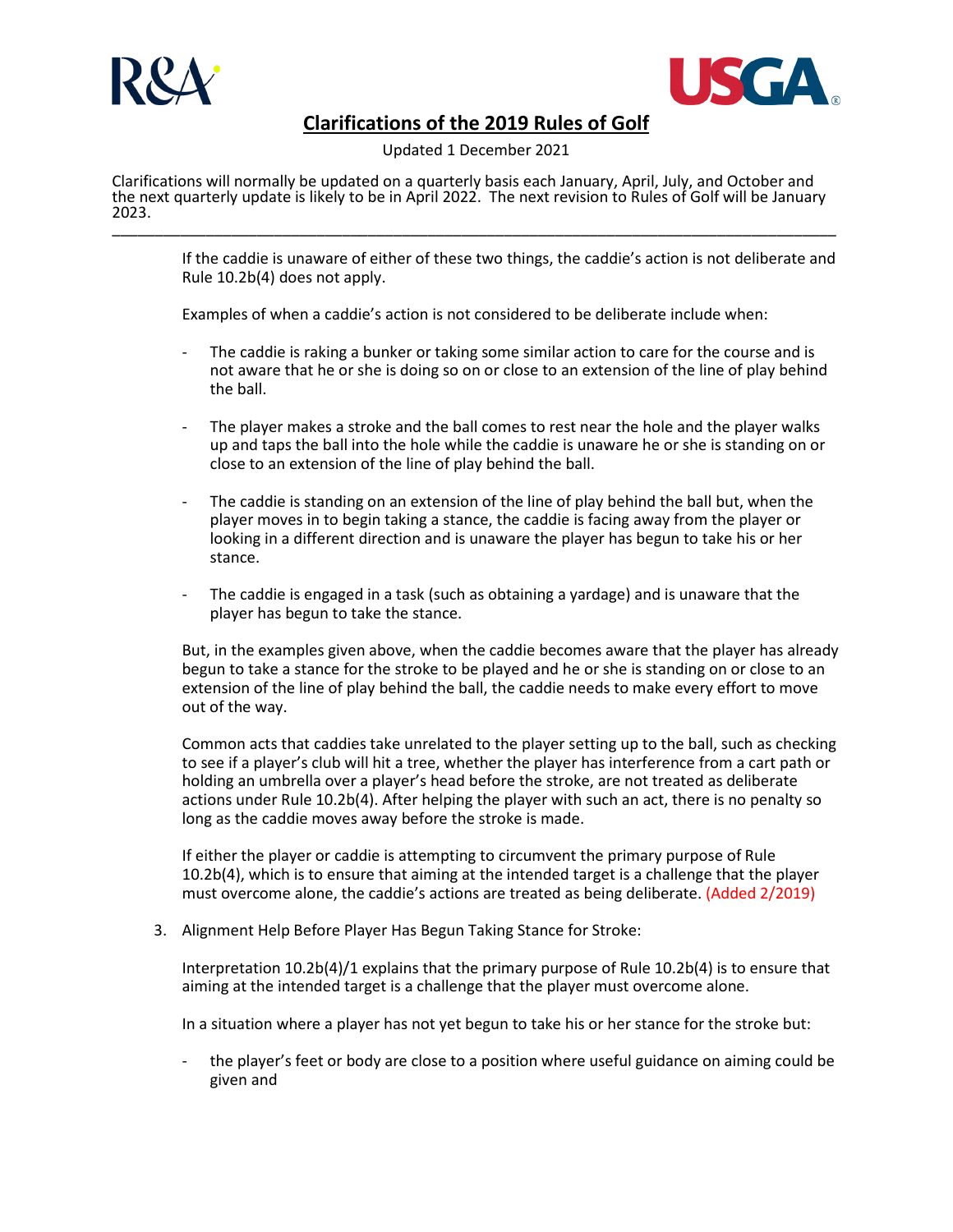



Updated 1 December 2021

Clarifications will normally be updated on a quarterly basis each January, April, July, and October and the next quarterly update is likely to be in April 2022. The next revision to Rules of Golf will be January<br>2023. 2023. \_\_\_\_\_\_\_\_\_\_\_\_\_\_\_\_\_\_\_\_\_\_\_\_\_\_\_\_\_\_\_\_\_\_\_\_\_\_\_\_\_\_\_\_\_\_\_\_\_\_\_\_\_\_\_\_\_\_\_\_\_\_\_\_\_\_\_\_\_\_\_\_\_\_\_\_\_\_\_\_\_\_\_\_\_

the caddie is deliberately standing on or close to an extension of the line of play behind the ball,

the player is treated as having begun to take a stance for the stroke (even though his or her feet are not in that position) only if the caddie gives the player help with alignment.

If alignment help is given but the player backs away before making the stroke and the caddie moves out from behind the line of play, there is no breach of the Rule. This applies anywhere on the course.

Alignment help includes when the caddie gives help by standing behind the player and moving away without saying anything but, by doing so, is giving a signal to the player that he or she is correctly aimed at the intended target. (Added 2/2019)

### **Rule 10.3b(2):**

1. Caddie May Lift Ball When Player Will Take Relief:

So long as it is reasonable to conclude that the player is taking relief under a Rule, his or her caddie is treated as being given authorization to lift the ball and may do so without penalty. (Added 12/2018)

## **Rule 11:**

#### **Rule 11.1b:**

1. How To Apply Exception 2 to Rule 11.1b:

Exception 2 to Rule 11.1b is to be applied using the "known or virtually certain" standard. Therefore, if there is knowledge or conclusive evidence that the ball played from the putting green accidentally hit a person, animal or movable obstruction on the putting green, the stroke does not count. (Added 12/2018)

2. Living Insects Are Animals:

Exception 2 to Rule 11.1b applies to living insects since they are animals. (Added 12/2018)

## **Rule 13:**

## **Rule 13.1c(2):**

1. Status of Damage From Hail:

Damage on the putting green caused by hail may be repaired. (Added 12/2018)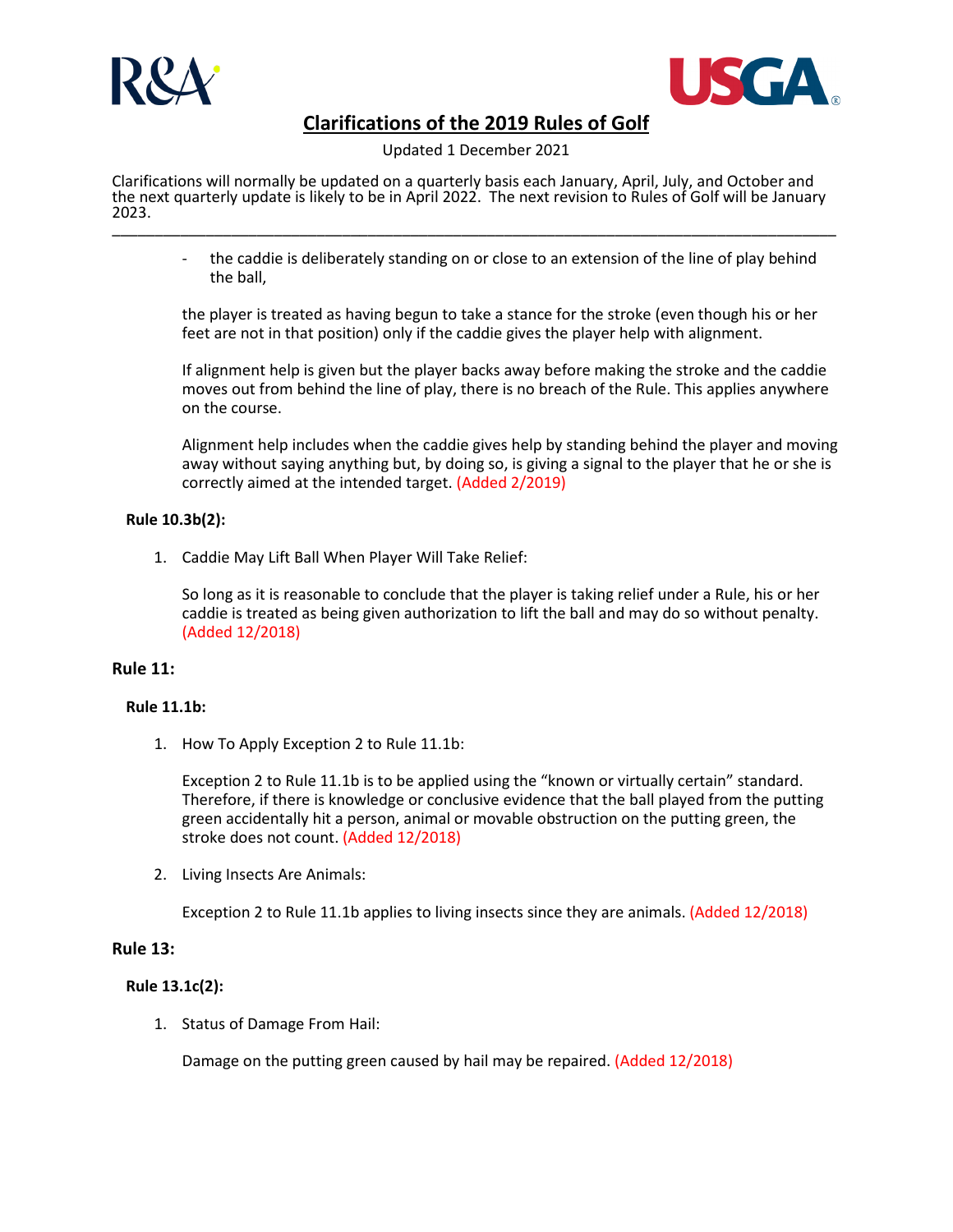



Updated 1 December 2021

Clarifications will normally be updated on a quarterly basis each January, April, July, and October and the next quarterly update is likely to be in April 2022. The next revision to Rules of Golf will be January<br>2023. 2023. \_\_\_\_\_\_\_\_\_\_\_\_\_\_\_\_\_\_\_\_\_\_\_\_\_\_\_\_\_\_\_\_\_\_\_\_\_\_\_\_\_\_\_\_\_\_\_\_\_\_\_\_\_\_\_\_\_\_\_\_\_\_\_\_\_\_\_\_\_\_\_\_\_\_\_\_\_\_\_\_\_\_\_\_\_

## **Rule 14:**

### **Rule 14.3b(2):**

1. Tee Is Player's Equipment:

A tee that is being used by the player, or is being carried by the player or his or her caddie, is the player's equipment (such as a tee marking the reference point). (Added 12/2018)

#### **Rule 14.3d:**

1. Penalty for Deliberately Deflecting or Stopping Dropped Ball Always Applies:

If a player drops a ball in the right way and deliberately deflects that ball before it comes to rest in breach of Rule 14.3d, the player must drop a ball again. When doing so, the player is not considered to be correcting a mistake under Rule 14.5b(3) and gets the general penalty under Rule 14.3d. (Added 12/2018)

#### **Rule 14.5c:**

1. Player Not Penalized When Improvement Has No Effect on Relief Area Ball Played From:

If a player improves the relief area but drops the ball in a wrong way, the player would get no penalty under Rule 8.1a if he or she dropped in the right way in a different relief area so long as the improvement did not also improve the relief area that the player played from. (Added 12/2018)

### **Rule 15:**

#### **Rule 15.3:**

1. Backstopping:

"Backstopping" is the common term used to describe the following situation in stroke play:

A player, without agreement with any other player, leaves his or her ball in place on the putting green close to the hole in a position where another player, who is about to play from off the putting green, could benefit if his or her ball struck the ball at rest.

As there has been no agreement to leave the ball in place to help any player, there is no breach of the Rules – see Rule 15.3a.

However, The R&A and USGA take the view that "backstopping" fails to take into account all of the other players in the competition and has the potential to give the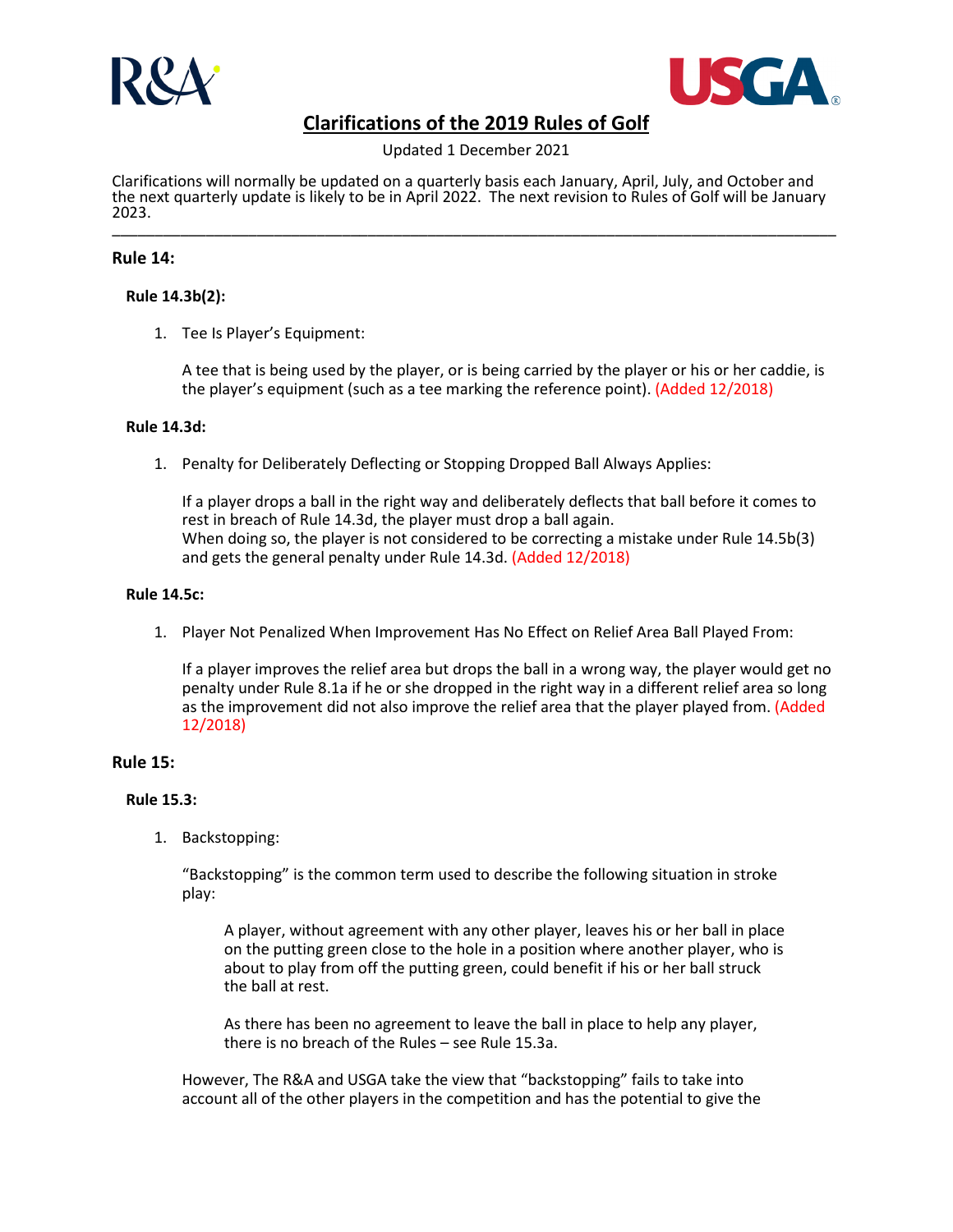



Updated 1 December 2021

Clarifications will normally be updated on a quarterly basis each January, April, July, and October and the next quarterly update is likely to be in April 2022. The next revision to Rules of Golf will be January<br>2023. 2023. \_\_\_\_\_\_\_\_\_\_\_\_\_\_\_\_\_\_\_\_\_\_\_\_\_\_\_\_\_\_\_\_\_\_\_\_\_\_\_\_\_\_\_\_\_\_\_\_\_\_\_\_\_\_\_\_\_\_\_\_\_\_\_\_\_\_\_\_\_\_\_\_\_\_\_\_\_\_\_\_\_\_\_\_\_

player with the "backstop" an advantage over those other players.

Consequently, The R&A and USGA offer players the following guidance and explanation of best practice:

- In stroke play, the competition involves all players and, because each player in the competition cannot be present to protect his or her own interests, protecting the field is an important responsibility that all players in the competition share.
- Therefore, in stroke play, if there is a reasonable possibility that a player's ball close to the hole could help another player who is about to play from off the green, both players should ensure that the player whose ball is close to the hole marks and lifts that ball before the other player plays.
- If all players follow this best practice, it ensures the protection of the interests of everyone in the competition. (Added 1/2020)

## **Rule 16:**

### **Rule 16.1a(3):**

1. Meaning of "Clearly Unreasonable to Play Ball" When Deciding If Relief Is Allowed:

The purpose of Rule 16.1a(3) is to prevent a player from obtaining free relief when it is clearly unreasonable for him or her to make a stroke because of interference by something from which free relief is not available. But it does not apply, for example, if a player's ball is embedded in the general area and he or she is standing on an immovable obstruction. In this case, the player may take relief from either condition unless relief is unreasonable because of something other than either condition. (Added 12/2018)

### **Rule 16.1c(2):**

1. Reference Point and Relief Area for Back-On-the-Line Relief Must Be Outside Bunker:

When taking back-on-the-line relief from an abnormal course condition under Rule 16.1c(2), both the reference point and relief area must be outside the bunker in which the original ball came to rest. (Added 1/2021)

### **Rule 16.3b:**

1. Player Not Always Allowed to Take Embedded Ball Relief:

If a player's ball is embedded in the general area but neither the reference point nor any part of the course within one club-length of the reference point is in the general area, the player is not allowed to take free relief under Rule 16.3b.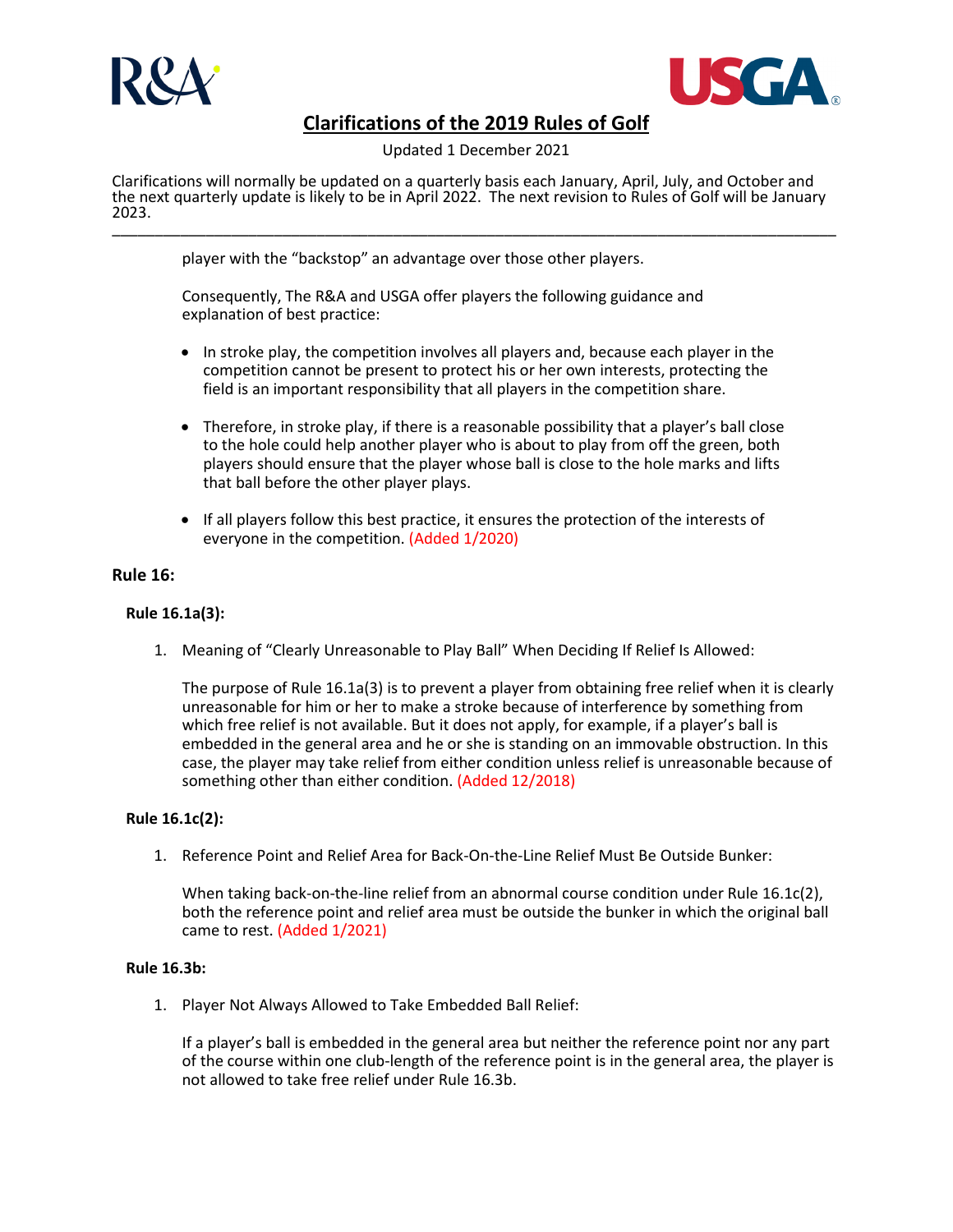



Updated 1 December 2021

Clarifications will normally be updated on a quarterly basis each January, April, July, and October and the next quarterly update is likely to be in April 2022. The next revision to Rules of Golf will be January<br>2023. 2023. \_\_\_\_\_\_\_\_\_\_\_\_\_\_\_\_\_\_\_\_\_\_\_\_\_\_\_\_\_\_\_\_\_\_\_\_\_\_\_\_\_\_\_\_\_\_\_\_\_\_\_\_\_\_\_\_\_\_\_\_\_\_\_\_\_\_\_\_\_\_\_\_\_\_\_\_\_\_\_\_\_\_\_\_\_

For example, free relief is not allowed if:

- a ball is embedded at the very base of the lip, wall or face above a bunker,
- the spot right behind the ball is in the bunker and
- within one club-length of and not nearer the hole from that reference point, there is no part of the relief area that is in the general area. (Added 12/2018)

### **Rule 17:**

### **Rule 17.1d(2):**

1. Reference Point for Back-On-the-Line Relief Must Be Outside Penalty Area:

When taking back-on-the-line relief from a penalty area, the reference point (and the relief area) must be outside that penalty area. (Added 04/2019)

2. See the Committee Procedures section at end of this document for MLR E-12 Ball Played from Outside Relief Area When Taking Back-On-the-Line Relief

#### **Rule 24:**

#### **Rule 24.4b:**

1. Advice Giver Must Not Deliberately Stand Behind Player:

If an advice giver deliberately stands behind a player from when he or she starts to take a stance, if the player asks or authorizes the advice giver to do this, he or she gets the general penalty under Rule 10.2b(4) – see Rule 1.3c(1), first bullet point.

If the player did not ask or authorize the advice giver to stand in that location but knows that this is not allowed and does not take reasonable steps to object or stop it from happening, the player gets the general penalty under Rule  $10.2b(4)$  – see Rule  $1.3c(1)$ , second bullet point. (Added 12/2018)

## **DEFINITIONS**

## **Club-Length:**

1. Meaning of "Club-Length" When Playing with Partner:

In partner forms of play, either partner's longest club, except a putter, may be used for defining the teeing area or determining the size of a relief area. (Added 12/2018)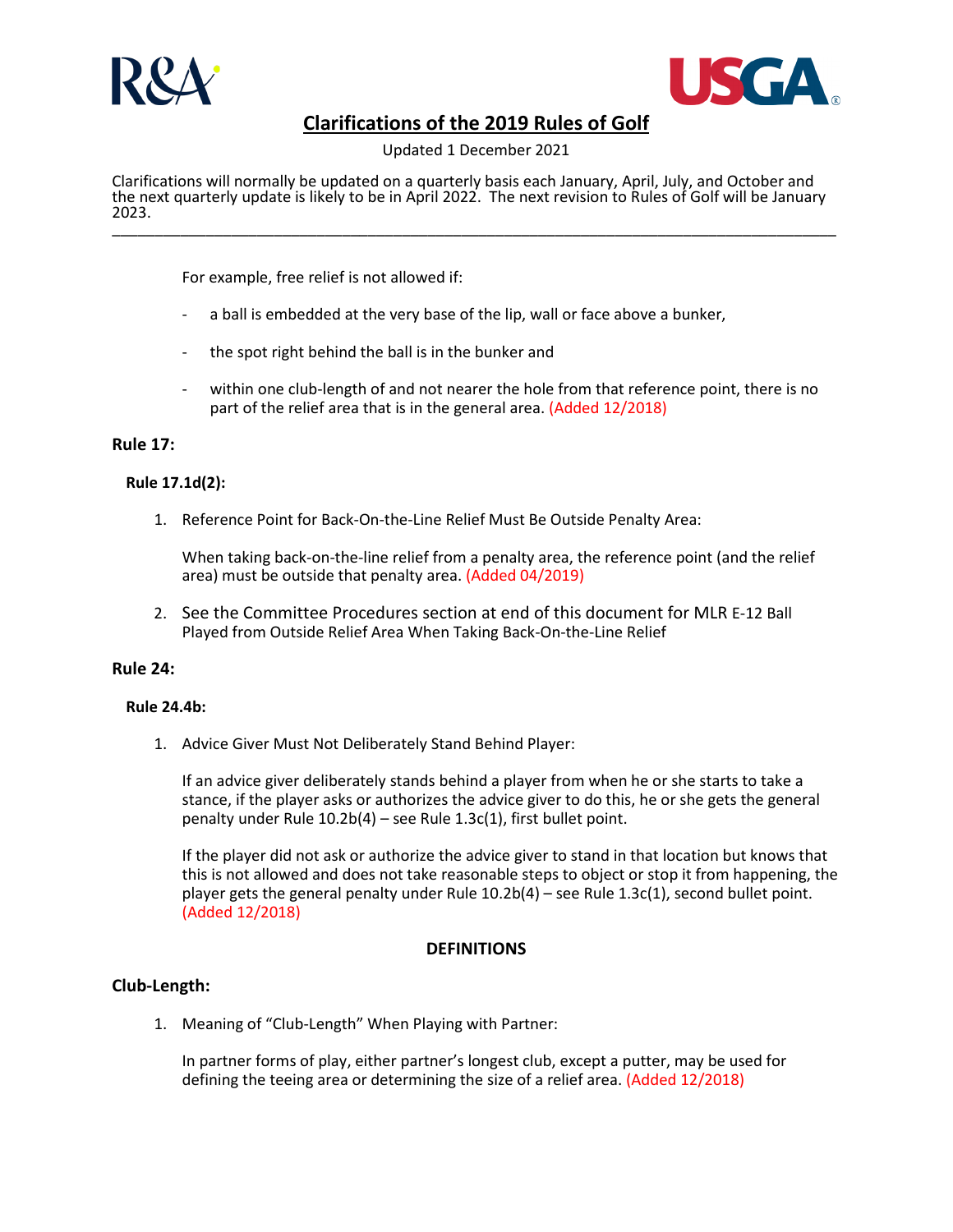



Updated 1 December 2021

Clarifications will normally be updated on a quarterly basis each January, April, July, and October and the next quarterly update is likely to be in April 2022. The next revision to Rules of Golf will be January<br>2023. 2023. \_\_\_\_\_\_\_\_\_\_\_\_\_\_\_\_\_\_\_\_\_\_\_\_\_\_\_\_\_\_\_\_\_\_\_\_\_\_\_\_\_\_\_\_\_\_\_\_\_\_\_\_\_\_\_\_\_\_\_\_\_\_\_\_\_\_\_\_\_\_\_\_\_\_\_\_\_\_\_\_\_\_\_\_\_

## **Flagstick:**

1. Flagstick Specifications:

The specification of flagstick in the Equipment Rules was amended on 1 January 2020, principally to include the following:

"Attachments may be permitted more than 3 inches (76.2 mm) below the putting green surface but must be constrained to this area."

For full details of the flagstick specification, see th[e Equipment Rules.](https://www.randa.org/en/rules-of-equipment/2019/rules/equipment-rules/part-8-committee-equipment-requirements#the-flagstick) (Added 1/2020)

## **Relief Area:**

1. Determining Whether Ball in Relief Area:

When determining whether a ball has come to rest within a relief area (i.e. either one or two club-lengths from the reference point depending on the Rule being applied), the ball is in the relief area if any part of the ball is within the one or two club-length measurement. However, a ball is not in a relief area if any part of the ball is nearer the hole than the reference point or when any part of the ball has interference from the condition from which free relief is taken. (Added 12/2018)

## **COMMITTEE PROCEDURES**

#### **Model Local Rule B-2:**

1. Point on Opposite Edge Must Not Cross Another Area of the Course:

With the Model Local Rule in use, if the straight line from the edge where the ball last crossed into the penalty area to the other edge that is an equal distance from the hole crosses outside the penalty area, the player is not allowed to use that opposite point. (Added 12/2018)

#### **Model Local Rule D-7:**

1. Local Rule D-7 Limiting When Stroke Made From Putting Green Must Be Replayed Under Exception 2 to Rule 11.1b

### **Model Local Rule D-7**

"Exception 2 to Rule 11.1b applies, except that when a ball played from the *putting green* accidentally hits:

- the player,
- the club used by the player to make the *stroke* or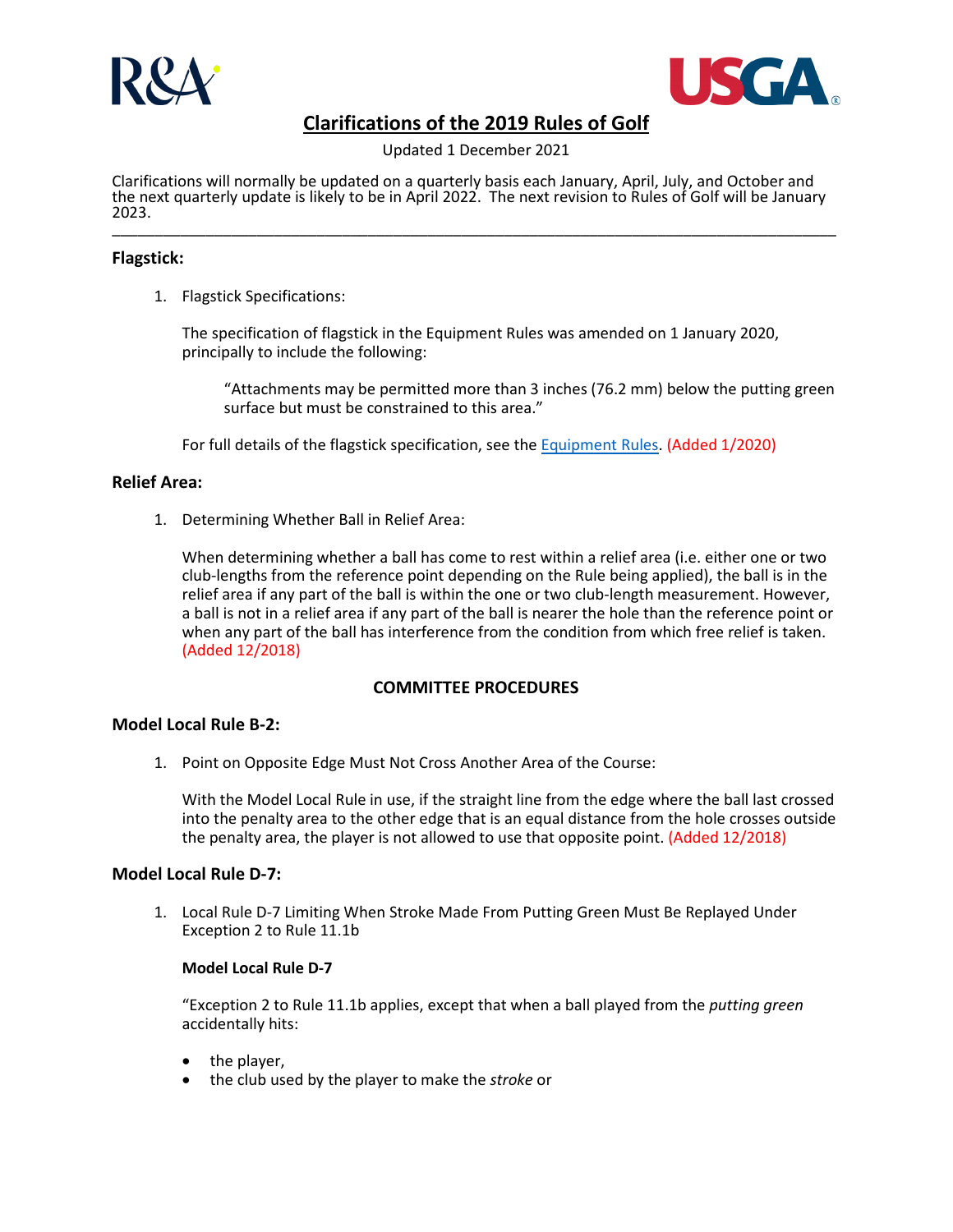



Updated 1 December 2021

Clarifications will normally be updated on a quarterly basis each January, April, July, and October and the next quarterly update is likely to be in April 2022. The next revision to Rules of Golf will be January<br>2023. 2023. \_\_\_\_\_\_\_\_\_\_\_\_\_\_\_\_\_\_\_\_\_\_\_\_\_\_\_\_\_\_\_\_\_\_\_\_\_\_\_\_\_\_\_\_\_\_\_\_\_\_\_\_\_\_\_\_\_\_\_\_\_\_\_\_\_\_\_\_\_\_\_\_\_\_\_\_\_\_\_\_\_\_\_\_\_

• an *animal* defined as a *loose impediment* (that is, worms, insects and similar *animals* that can be removed easily)

the *stroke* counts and the ball must be played as it lies.

**Penalty for Playing Ball from a** *Wrong Place* **in Breach of Local Rule:** *General Penalty* **Under Rule 14.7a.**" (Added 1/2021)

## **Model Local Rule E-12:**

1. Local Rule E-12 Ball Played From Outside Relief Area When Taking Back-On-the-Line Relief

### **Model Local Rule E-12 Ball Played From Outside Relief Area When Taking Back-On-the-Line Relief**

*Purpose.* A Committee may choose to introduce a Local Rule to provide for no penalty in specific circumstances when a ball is played from outside the relief area after taking back-on-the-line relief.

Under this Local Rule, a player will not be penalized for playing from a wrong place so long as the ball is dropped in the relief area and comes to rest within one club-length of where it first touched the ground.

For example, a ball rolls slightly forward of the reference point after having been dropped in the right way and in the relief area, but is still within one club-length of where it first touched the ground when dropped. In such cases, the player can either proceed under Rule 14.3c(2) or the player can play the ball from where it came to rest.

This Local Rule is for use only in relation to the Back-On-the-Line relief procedure.

## **MLR E-12**

"When taking Back-On-the-Line relief, there is no additional penalty if a player plays a ball that was *dropped* in the *relief area* required by the relevant Rule (Rule 16.1c(2), 17.1d(2), 19.2b or 19.3b) but came to rest outside the *relief area*, so long as the ball, when played, is within one *club-length* of where it first touched the ground when *dropped*.

This exemption from penalty applies even if the ball is played from nearer the hole than the *reference point* (but not if played from nearer the *hole* than the spot of the original ball or the estimated point where the ball last crossed the edge of the *penalty area*).

This Local Rule does not change the procedure for taking Back-On-the-Line relief under a relevant Rule. This means that the *reference point* and *relief area* are not changed by this Local Rule and that Rule 14.3c(2) can be applied by a player who drops a ball in the right way and it comes to rest outside the *relief area,* whether this occurs on the first or second drop." (Added 4/2019)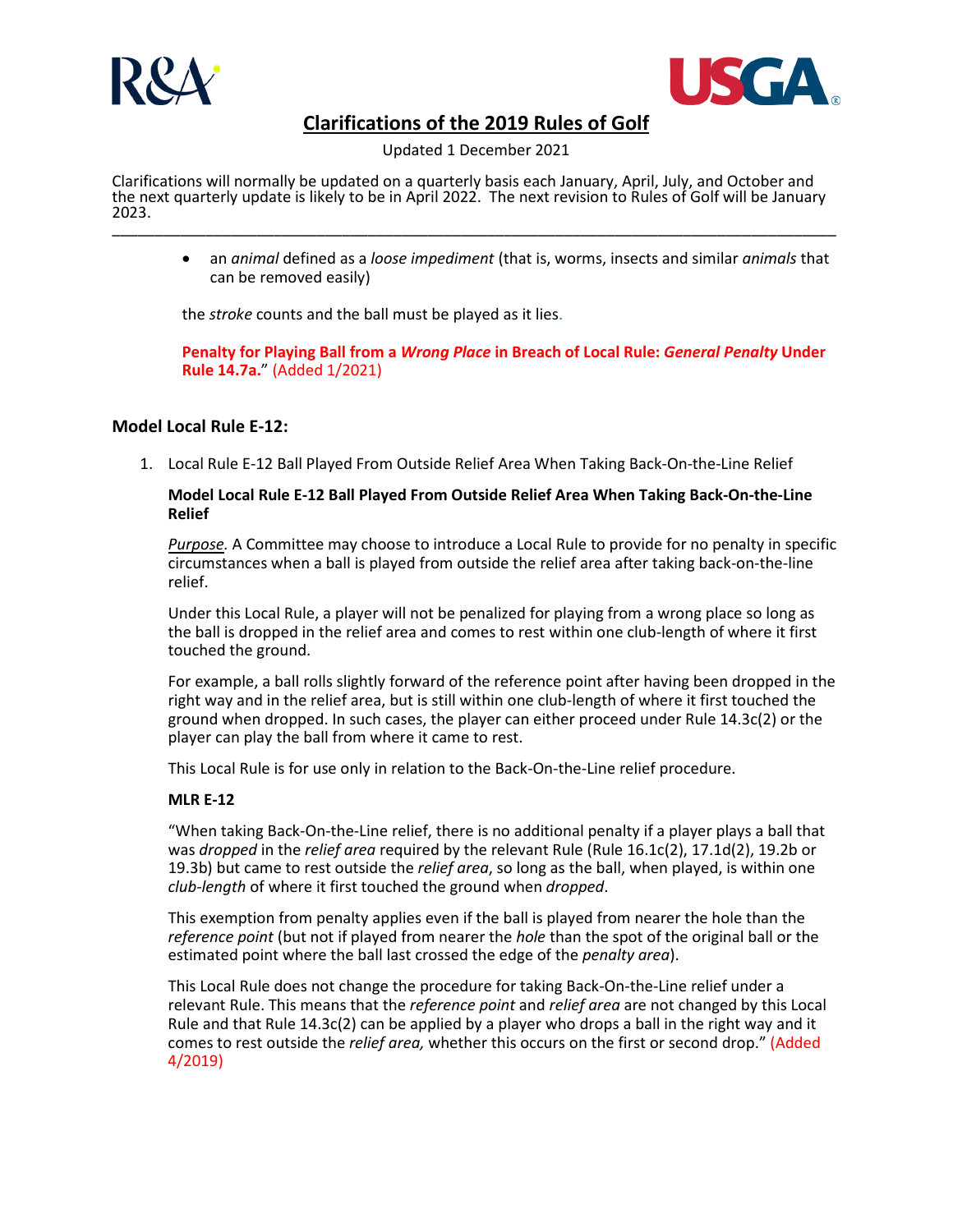



Updated 1 December 2021

Clarifications will normally be updated on a quarterly basis each January, April, July, and October and the next quarterly update is likely to be in April 2022. The next revision to Rules of Golf will be January<br>2023. 2023. \_\_\_\_\_\_\_\_\_\_\_\_\_\_\_\_\_\_\_\_\_\_\_\_\_\_\_\_\_\_\_\_\_\_\_\_\_\_\_\_\_\_\_\_\_\_\_\_\_\_\_\_\_\_\_\_\_\_\_\_\_\_\_\_\_\_\_\_\_\_\_\_\_\_\_\_\_\_\_\_\_\_\_\_\_

## **Model Local Rule F-5:**

1. Immovable Obstruction Is Not Required to Be in General Area:

In relation to the location of the immovable obstruction, the term "within two club-lengths of the putting green" includes an immovable obstruction that is on the putting green. (Added 12/2018)

## **Model Local Rule G-9:**

1. Local Rule G-9 for Replacement of Club that is Broken or Significantly Damaged

## **Model Local Rule G-9**

"Rule 4.1b(3) is modified in this way:

If a player's club is "broken or significantly damaged" during the round by the player or caddie, except in cases of abuse, the player may replace the club with any club under Rule 4.1b(4).

When replacing a club, the player must immediately take the broken or significantly damaged club out of play, using the procedure in Rule 4.1c(1).

For the purposes of this Local Rule:

- A club is "broken or significantly damaged" when:
	- $\triangleright$  the shaft breaks into pieces, splinters or is bent (but not when the shaft is only dented)
	- $\triangleright$  the club face impact area is visibly deformed (but not when the club face is only scratched)
	- $\triangleright$  the clubhead is visibly and significantly deformed
	- $\triangleright$  the clubhead is detached or loose from the shaft, or
	- $\triangleright$  the grip is loose.

**Exception:** A club face or clubhead is not "broken or significantly damaged" solely because it is cracked.

**Penalty for Breach of Local Rule – See Rule 4.1b.**" (Added 4/2019)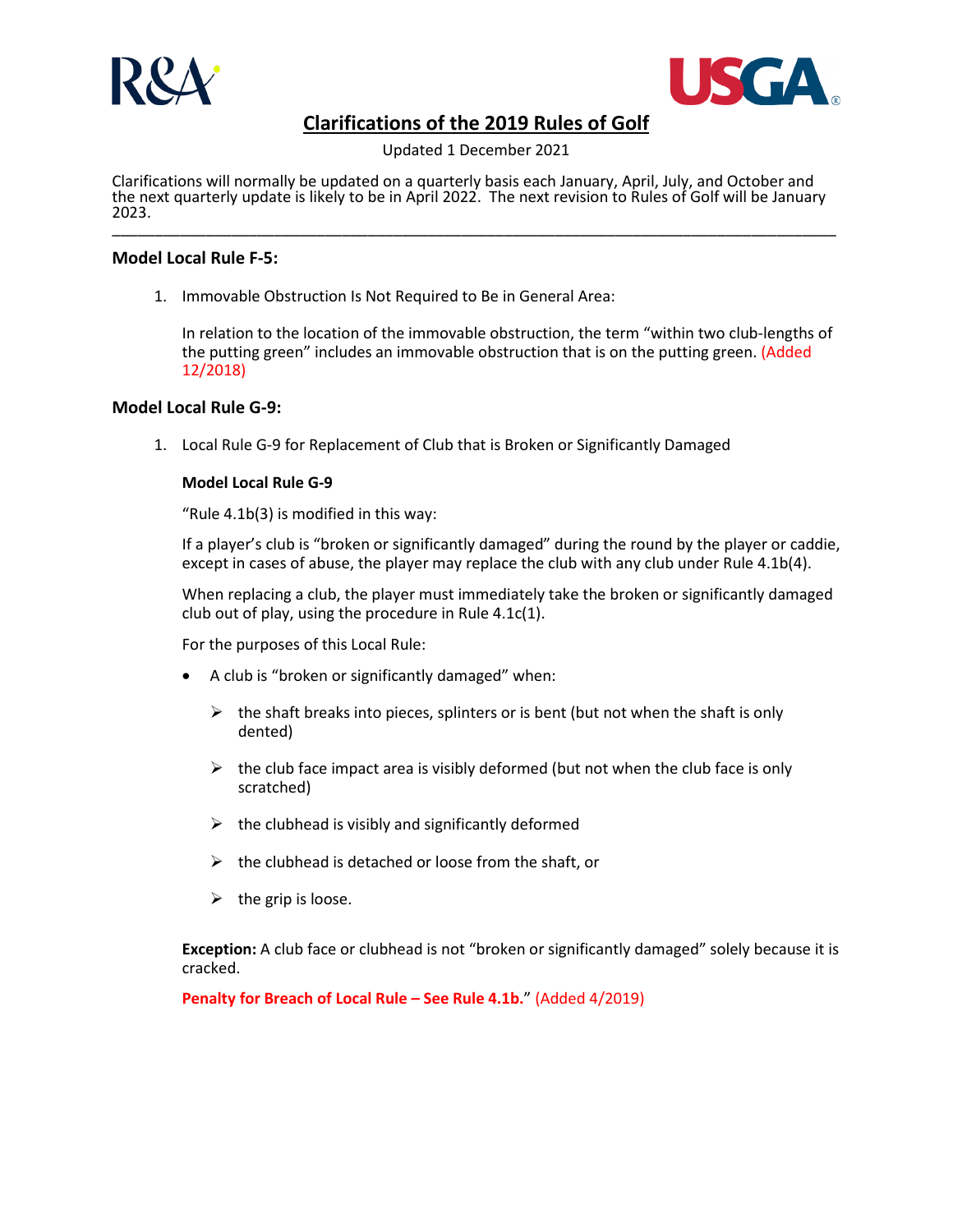



Updated 1 December 2021

Clarifications will normally be updated on a quarterly basis each January, April, July, and October and the next quarterly update is likely to be in April 2022. The next revision to Rules of Golf will be January<br>2023. 2023. \_\_\_\_\_\_\_\_\_\_\_\_\_\_\_\_\_\_\_\_\_\_\_\_\_\_\_\_\_\_\_\_\_\_\_\_\_\_\_\_\_\_\_\_\_\_\_\_\_\_\_\_\_\_\_\_\_\_\_\_\_\_\_\_\_\_\_\_\_\_\_\_\_\_\_\_\_\_\_\_\_\_\_\_\_

### **Model Local Rule G-10:**

1. Prohibiting Use of Clubs Longer than 46 Inches.

*Purpose.* To limit the maximum allowable club length, a Committee may choose to adopt a Local Rule which restricts the maximum length for clubs, other than putters, to 46 inches.

A measurement tolerance of 0.20 inches is allowed above 46 inches.

For an explanation of the measurement of a club, see Figure 3 under Part 2.1c of the Equipment Rules.

This Local Rule is recommended for use only in competitions limited to highly skilled players (that is, professional competitions and elite amateur competitions).

For the avoidance of doubt, when this Model Local Rule is in effect, the application of the physical need exception allowing a player to use clubs longer than 46 inches is not available.

#### **Model Local Rule G-10**

"In making a stroke, the player must not use a club, except for a putter, which exceeds 46 inches in length.

Penalty for Making a Stroke with a Club in Breach of this Local Rule: Disqualification.

There is no penalty under this Local Rule for carrying but not making a stroke with a club which does not conform to these length specifications." (Added 12/2021)

## **Model Local Rule G-11:**

1. Restricting Use of Green-Reading Materials

*Purpose.* Rule 4.3, and specifically Interpretation 4.3a/1, puts limitations on the size and scale of detailed green-reading materials. But to ensure that players and caddies use only their eye and feel to help them read the line of play on the putting green, the Committee may further restrict the use of green-reading materials by requiring that players are limited throughout their round to using only the yardage book that has been approved for use in the competition.

This Local Rule is intended only for the highest levels of competitive golf and, even then, only to competitions where it is realistic for the Committee to undertake an approval process for yardage books.

When introducing this Local Rule, the Committee is responsible for approving the yardage book that players may use, and the approved yardage book should contain diagrams of putting greens with minimal detail only (such as significant slopes, tiers or false edges that indicate sections of greens).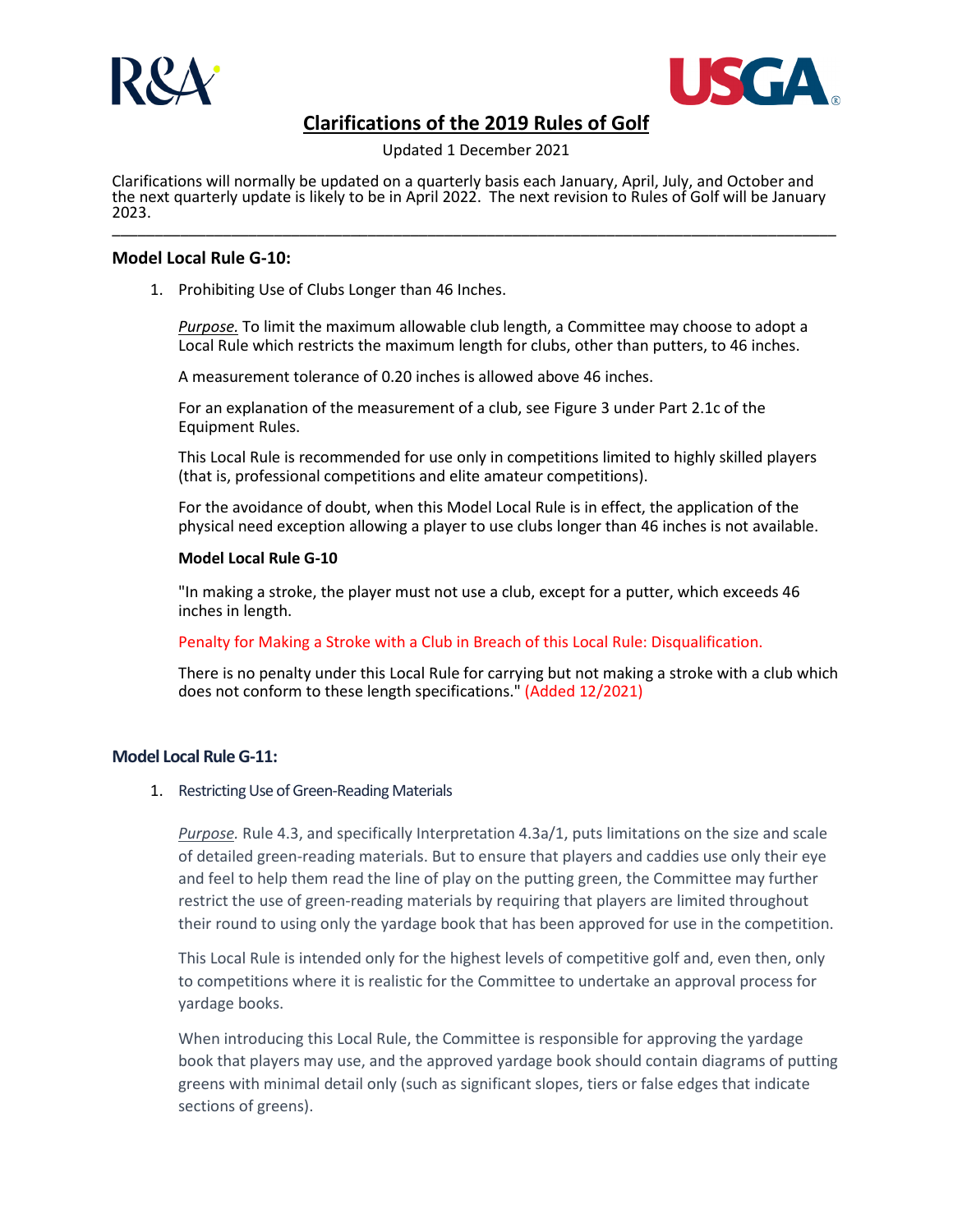



Updated 1 December 2021

Clarifications will normally be updated on a quarterly basis each January, April, July, and October and the next quarterly update is likely to be in April 2022. The next revision to Rules of Golf will be January<br>2023. 2023. \_\_\_\_\_\_\_\_\_\_\_\_\_\_\_\_\_\_\_\_\_\_\_\_\_\_\_\_\_\_\_\_\_\_\_\_\_\_\_\_\_\_\_\_\_\_\_\_\_\_\_\_\_\_\_\_\_\_\_\_\_\_\_\_\_\_\_\_\_\_\_\_\_\_\_\_\_\_\_\_\_\_\_\_\_

Players and caddies may add handwritten notes to the approved yardage book to help them read the line of play on a putting green, so long as those notes are allowed under this Local Rule.

## **Model Local Rule G-11**

"Rule 4.3a is modified in this way:

During a *round*, the player may use only the yardage book(s) approved by the *Committee*. This restriction also applies to any other maps of the course, including hole-location sheets.

Additional restrictions apply to handwritten notes and any other materials used by the player that could help read the *line of play* on the *putting green*:

- Handwritten notes may be added to an approved yardage book or approved holelocation sheet before or during the *round* by the player or the player's *caddie* only and are limited to information gathered by the player or *caddie* only.
- Handwritten notes may contain information gained only through personal experiences of the player or the player's *caddie* from the course or by watching a televised broadcast, but are limited to information gained:
	- While observing a ball that was rolled or played (whether by the player, *caddie* or someone else) or
	- Through the player's or *caddie's* feel or general observations of the *putting green.*

These additional restrictions on handwritten notes or other materials do not apply to such information when they could not help the player read the *line of play* on the *putting green* (such as handwritten or printed information containing swing thoughts or listing carry distances for the player's clubs).

During a *round*, if a player uses:

- A yardage book, other maps of the course or a hole-location sheet that has not been approved by the *Committee*,
- An approved yardage book or approved hole-location sheet that contains a handwritten note or information gained in a manner that is not allowed, or
- Any other materials that could help with reading the *line of play* on the *putting green* (whether a specific *putting green* or greens in general),

the player is in **breach of this Local Rule and the penalty statement under Rule 4.3 applies**.

"Use" means to look at:

• Any page of a yardage book or other maps of the course or a hole-location sheet that has not been approved by the *Committee*, or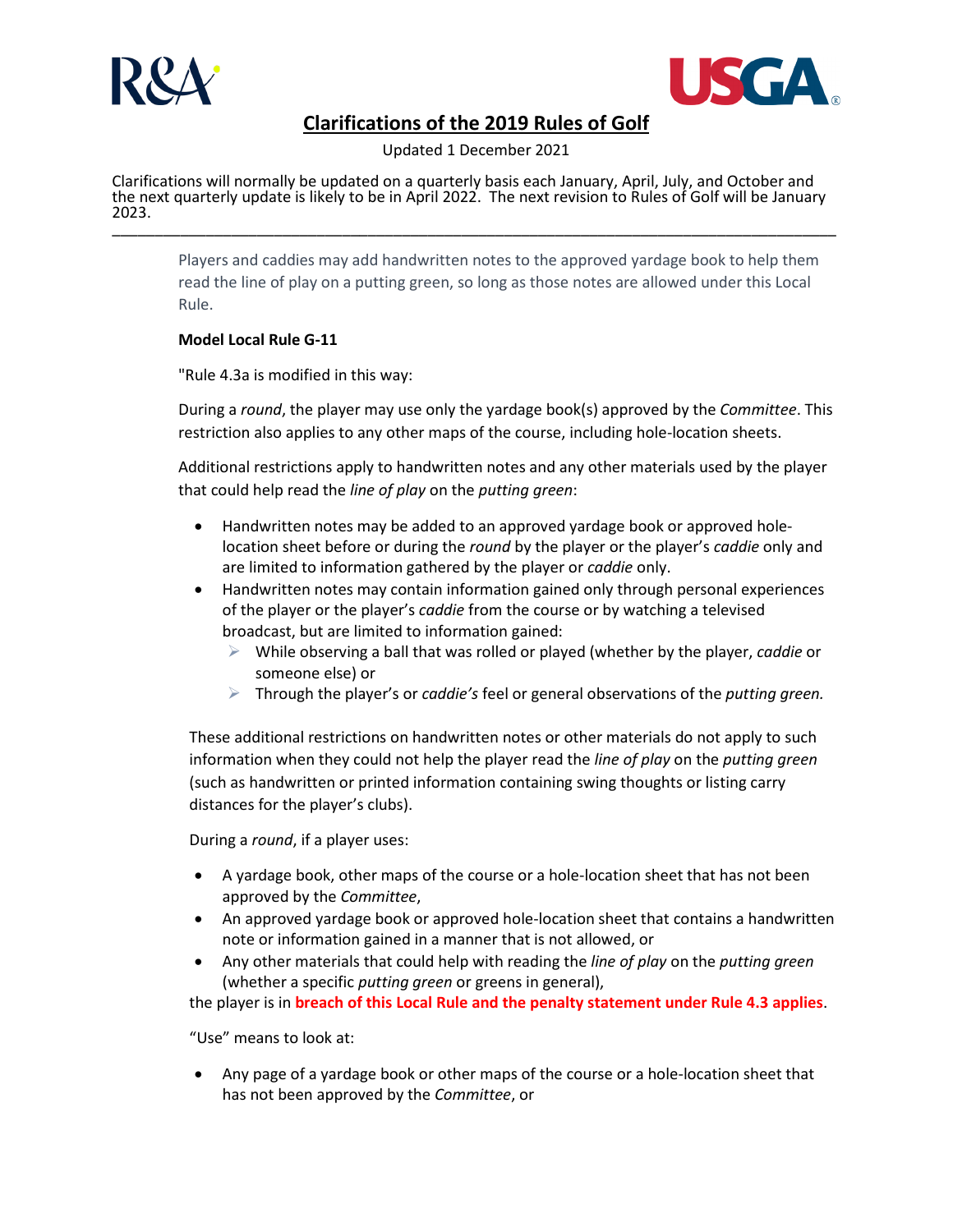



Updated 1 December 2021

Clarifications will normally be updated on a quarterly basis each January, April, July, and October and the next quarterly update is likely to be in April 2022. The next revision to Rules of Golf will be January<br>2023. 2023. \_\_\_\_\_\_\_\_\_\_\_\_\_\_\_\_\_\_\_\_\_\_\_\_\_\_\_\_\_\_\_\_\_\_\_\_\_\_\_\_\_\_\_\_\_\_\_\_\_\_\_\_\_\_\_\_\_\_\_\_\_\_\_\_\_\_\_\_\_\_\_\_\_\_\_\_\_\_\_\_\_\_\_\_\_

- Any of the following when doing so could help the player or caddie read the *line of play* on the *putting green*:
	- $\triangleright$  a page in an approved yardage book or an approved hole-location sheet that contains a handwritten note or information gained in a manner that is not allowed, or
	- $\triangleright$  any other materials." (Added 12/2021)

Additional Guidance: To view a document detailing the language of this Model Local Rule and additional guidance, click [here.](https://www.randa.org/%7E/media/files/Green-Reading-Materials-Update-Dec-2021/MLR-G-11-and-Additional-Guidance---FINAL-v3.ashx) (last updated 1 December 2021).

## **MODIFIED RULES FOR PLAYERS WITH DISABILITIES**

## **Modified Rule 2:**

1. Expanded Definition of "Replace"

Physical limitations may make it difficult or impossible for players who are amputees to replace a ball by hand as required by the definition of replace.

To address this, the Definition of "replace" for players who are amputees is expanded to allow the player to replace the ball either by hand or by using another piece of equipment (such as rolling the ball with a club). (Added 1/2021)

#### **Modified Rule 3:**

1. Expanded Definition of "Replace"

Physical limitations may make it difficult or impossible for players who use an assistive mobility device to replace a ball by hand as required by the definition of replace.

To address this, and in addition to being allowed to have another person replace the ball, the Definition of "replace" for players who use an assistive mobility device is expanded to allow the player to replace the ball either by hand or by using another piece of equipment (such as rolling the ball with a club). (Added 1/2021)

2. New Modified Rule 3.12 - Modification of Penalty Under Rule 19.3b (Unplayable Relief in Bunker) for Player Using Wheeled Mobility Device

Physical limitations increase the instances where it is difficult or impossible for players who use a wheeled mobility device to play the ball as it lies in a bunker. To address this, Modified Rule 3.12 is added to the Modified Rules.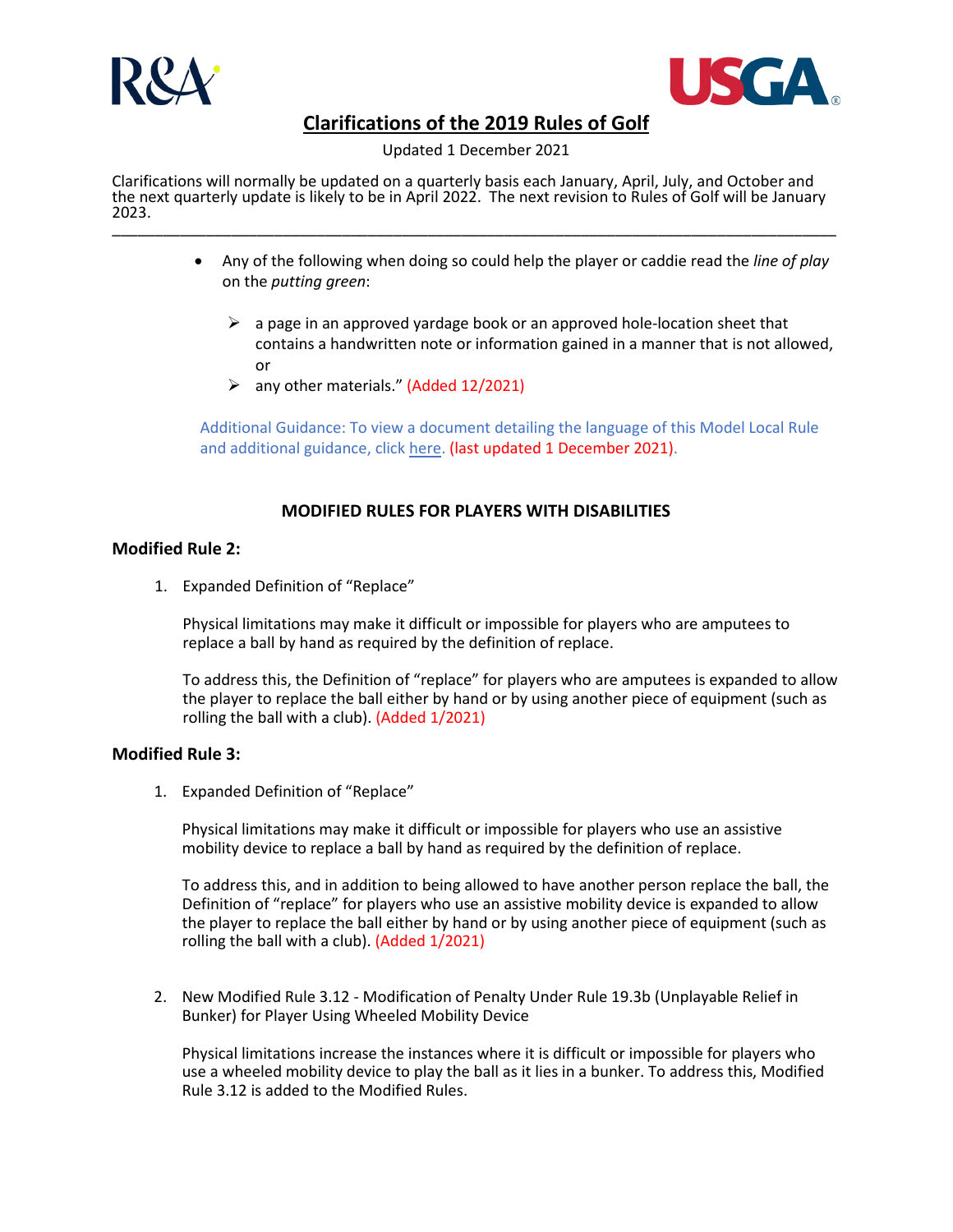



Updated 1 December 2021

Clarifications will normally be updated on a quarterly basis each January, April, July, and October and the next quarterly update is likely to be in April 2022. The next revision to Rules of Golf will be January<br>2023. 2023. \_\_\_\_\_\_\_\_\_\_\_\_\_\_\_\_\_\_\_\_\_\_\_\_\_\_\_\_\_\_\_\_\_\_\_\_\_\_\_\_\_\_\_\_\_\_\_\_\_\_\_\_\_\_\_\_\_\_\_\_\_\_\_\_\_\_\_\_\_\_\_\_\_\_\_\_\_\_\_\_\_\_\_\_\_

## "**3.12 Modification of Penalty Under Rule 19.3b (Unplayable Relief in Bunker) for Player Using Wheeled Mobility Device**

Rule 19.3b is modified in this way:

When a player with a wheeled mobility device takes relief for an unplayable ball in a *bunker*, the player may take back-on-the-line relief outside that *bunker* for one penalty stroke.

**Penalty for Playing Ball from a** *Wrong Place* **in Breach of Local Rule:** *General Penalty* **Under Rule 14.7a.**" (Added 1/2021)

3. Modified Relief Local Rule for Players Using Wheeled Mobility Devices

*Purpose*. The function of some wheeled mobility devices creates a situation where the player's stance (based on where the device is first positioned) cannot be promptly and consistently taken in relation to where the ball comes to rest.

This Local Rule can be adopted by the Committee to assist a player who uses a wheeled mobility device so that he or she does not have to reposition the device multiple times to achieve the desired set-up position.

This Local Rule may be applied anywhere on the course, including the putting green, the general area, penalty areas and bunkers.

It is not the purpose of this Local Rule to impact on the decision that a player using a wheeled mobility device needs to take in relation to safety (such as positioning the device on steeply sloped ground). In such situations, other relief Rules (such as unplayable relief under Rule 19 or penalty area relief under Rule 17) may be applied.

## **Model Local Rule**

"Before making a *stroke*, a player using a wheeled mobility device may take free relief by placing the original ball or another ball in and playing it from this *relief area*:

- Reference Point: Spot of the original ball.
- Size of Relief Area Measured from Reference Point: 6 inches from the *reference point*, which may be nearer the hole, **but** with these limits:
- Limits on Location of Relief Area:
	- » Must be in the same *area of the course* and